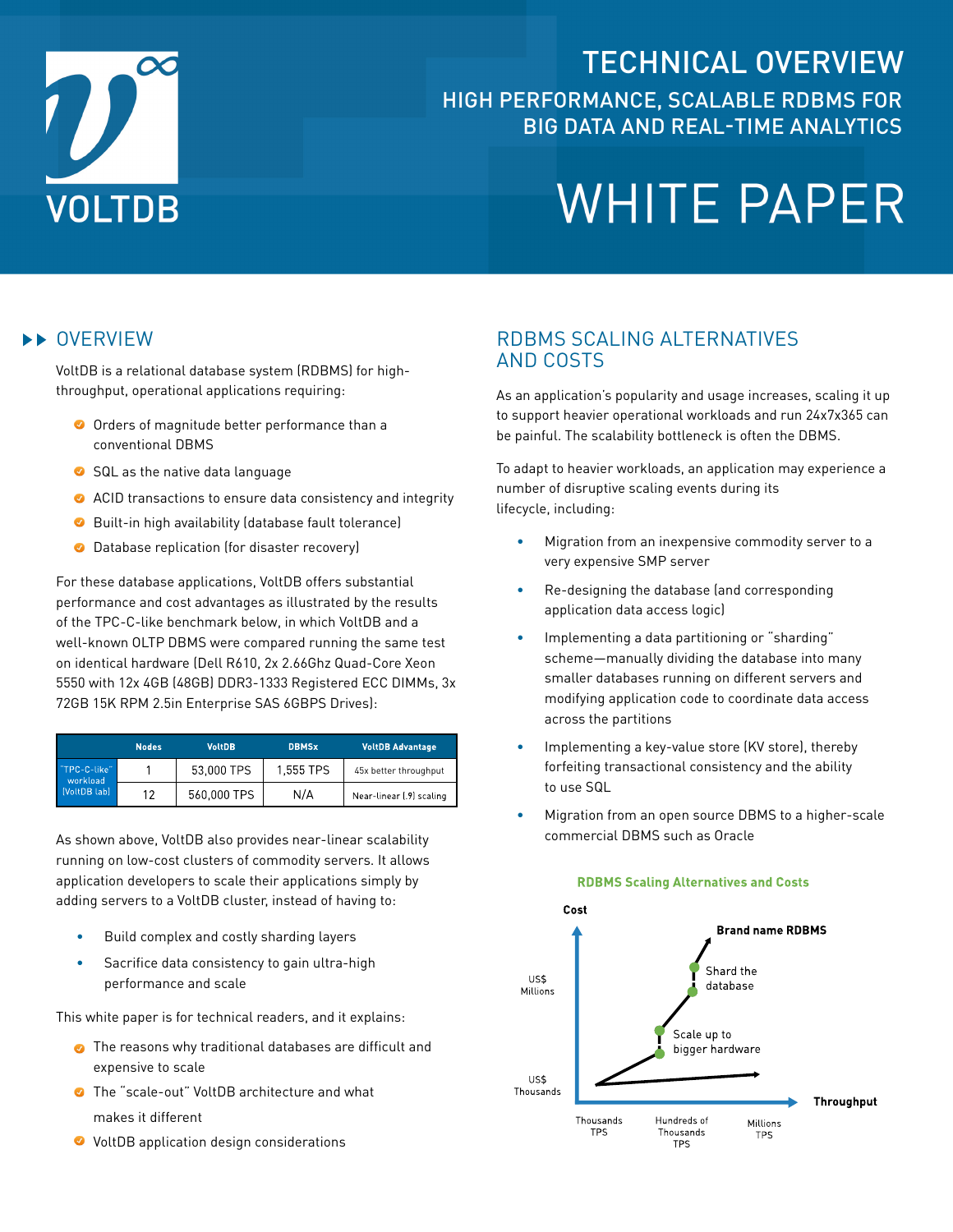Dealing with a fast-growing user workload is a good problem to have, but the popular "scale-up" approaches to scalability are costly, requiring expensive hardware and DBMS upgrades. Scale-up approaches also add development complexity, and increase overhead and maintenance costs. And no matter what scheme is used, the opportunity cost is also high—time spent fixing performance problems means less time spent implementing higher-value business functionality.

What's needed is a DBMS that "scales out" linearly and limitlessly by adding new commodity servers to a sharednothing DBMS cluster. VoltDB is exactly that DBMS.

#### WHY TRADITIONAL DBMS<sub>S</sub> HAVE Difficulty Scaling

In 2008, a team of researchers led by Mike Stonebraker published a seminal paper in the ACM SIGMOD entitled "OLTP Through the Looking Glass, and What We Found There." The paper exposed key sources of processing overhead that plague traditional disk-based RDBMS products, and concluded that removing those overheads and running the database in main memory would yield orders of magnitude improvements in database performance. Along with other noteworthy research of that period, Through the Looking Glass signaled a sea change of thinking around in-memory operational systems.

#### **General Purpose RDBMS Processing Profile**

OLTP Through the Looking Glass, and What We Found There Stavros Harizopoulos, Daniel Abadi, Samuel Madden, and Michael Stonebraker ACM SIGMOD 2008.



Traditional DBMSs have five sources of processing overhead:

**Index Management:** B-tree, hash and other indexing schemes require significant CPU and I/O.

**Write-Ahead Logging:** Traditional databases write everything twice; once to the database and once to the log. Moreover, the log must be forced to disk, to guarantee transaction durability. Logging is, therefore, an expensive operation.

**Locking:** Before touching a record, a transaction must set a lock on it in the lock table. This is an overhead-intensive operation.

**Latching:** Updates to shared data structures (B-trees, the lock table, resource tables, etc.) must be done carefully in a multithreaded environment. Typically, this is done with short-duration latches, which are another considerable source of overhead.

**Buffer Management:** Data in traditional systems is stored on fixed-size disk pages. A buffer pool manages which set of disk pages is cached in memory at any given time. Moreover, records must be located on pages and the field boundaries identified. Again, these operations are overhead-intensive.

Designed originally for data integrity, this overhead prevents traditional databases from scaling to meet contemporary data volumes and workloads.

#### VoltDB Eliminates All of these Legacy DBMS Overheads. With VoltDB:

- **O** Data and the processing associated with it are partitioned together and distributed across the CPU cores ("virtual nodes") in a shared-nothing hardware cluster
- Data is held in memory for maximum throughput and eliminates the need for buffer management
- **Each single-threaded partition operates autonomously,** eliminating the need for locking and latching
- **O** Data is automatically replicated for intra- and inter-cluster high availability

#### VOLTDB ARCHITECTURE

VoltDB leverages the following architectural elements to achieve its performance, scaling and high availability objectives:

- Automatic partitioning (sharding) across a shared-nothing server cluster
- **O** Main-memory data architecture
- **•** Elimination of multi-threading and locking overhead
- **•** Automatic replication and command logging for high availability and durability
- **Stored procedure interface for transactions**

#### Automatic Partitioning Across Shared-nothing ServeR Clusters

VoltDB embraces shared-nothing architecture. To achieve database parallelism, data and the processing associated with it (in the form of a single-threaded VoltDB execution "engine") are distributed among all the CPU cores within the servers composing a single VoltDB cluster. By extending its sharednothing foundation to the per-core level ("virtual nodes"), VoltDB exploits and scales with the increasing core-per-CPU counts on modern commodity servers. This architecture also allows VoltDB to run easily on virtualized and cloud infrastructures.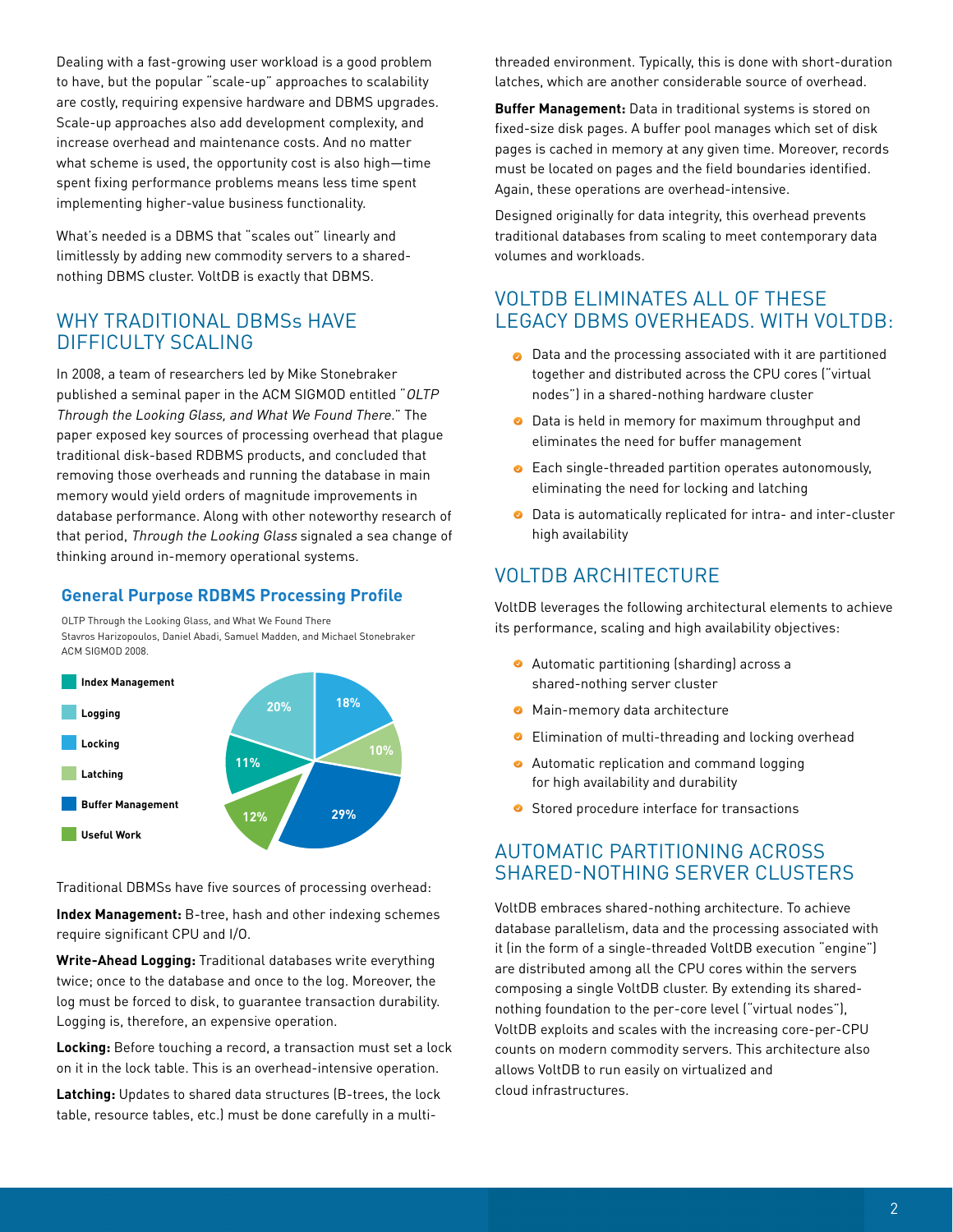Every VoltDB table is either:

- Partitioned across these virtual nodes, or
- Cloned at every virtual node

Partitioning is appropriate for large, frequently updated or accessed tables while cloning of small read-almost-always tables can significantly improve performance.

#### Main Memory Data Architecture

The size of databases is increasing at the rate that business expands. For example, a purchase order database increases in size at the rate that active purchase orders increase. In almost all database applications, this rate is slower than the rate at which main memory decreases in price. Therefore almost all database applications are (or will soon be) candidates for mainmemory deployment. As such, VoltDB is a main memory DBMS.

In VoltDB, each partition is stored in main memory and processed by its associated, single-threaded execution engine at in-memory speed. In-memory processing eliminates disk waits from within VoltDB transactions, along with the need for buffer management overhead.

VoltDB can save data snapshots and command logs to disk for backup purposes and recovery purposes and also spool data to a data warehouse database for analysis and querying. This feature is explained in more detail below.

#### Elimination of Multi-threading and Locking Overhead

Conventional databases experience disk and user stalls within transactions. Rather than letting the CPU be idle during the stalls, those DBMSs interleave SQL execution from multiple transactions during the waits so the CPU is always busy. This is what requires much complex latching and locking overhead.

VoltDB doesn't experience user stalls (since transactions happen within stored procedures) or disk stalls (because VoltDB processes data in main memory). Therefore, VoltDB is able to eliminate the overhead associated with multi-threading (latching) and locking. Each VoltDB execution engine is singlethreaded and contains a queue of transaction requests, which it executes sequentially—and exclusively—against its data. Elimination of stalls and associated locking and latching overhead allows typical VoltDB SQL operations to complete in microseconds.

For single-partition transactions, each VoltDB engine operates autonomously. For multi-partition transactions, one engine distributes and coordinates work plans for the other engines. VoltDB assumes that an application designer can construct

a partitioning/cloning scheme and a transaction design that makes a large majority of the transactions local to a single virtual node. Many common applications such as telco billing, personalization, game state, sensor management, and capital market risk have this profile.

#### Automatic Replication and Recovery for High Availability

VoltDB achieves high availability for 24x7x365 operations very simply and economically through automatic intra-cluster and inter-cluster replication. Data is synchronously committed to replicated partitions within the cluster before transactions commit. This provides durability against single-node failures. To provide durability against cluster failures (e.g., in the event of a data center catastrophe), transactions are asynchronously committed to a replica cluster (usually in different geographic locations).

VoltDB automatically guarantees that every replica, whether in the same cluster or a different one, runs transactions in the same order and thereby achieves the same global order.

VoltDB runs an active-active configuration. If a node failure occurs, VoltDB automatically (and seamlessly) switches over to a replica node. Hence, an application is unaware that a problem occurred. Recovery is performed automatically; the recovered node (or cluster) queries the running VoltDB cluster to recover its data.

VoltDB implements a concept called command logging for transaction-level durability. Unlike traditional write-ahead logs, VoltDB logs the instantiation of commands to the database rather than all resulting actions. This style of logging greatly reduces the load on the disk system while providing either synchronous or asynchronous logging for transactionlevel durability.

#### INTERFACES FOR ACID TRANSACTIONS

VoltDB exposes a stored procedure, ad hoc and JDBC interface. With stored procedures, there is only a single round trip between the client and the server per transaction. Hence, the run-time interface to VoltDB is to execute a stored procedure, substituting transaction-specific constants for parameters.

Stored procedures are written in Java, with embedded SQL calls for database services. VoltDB supports a large subset of SQL-92, including most SQL data types, along with filtering, joins and aggregates.